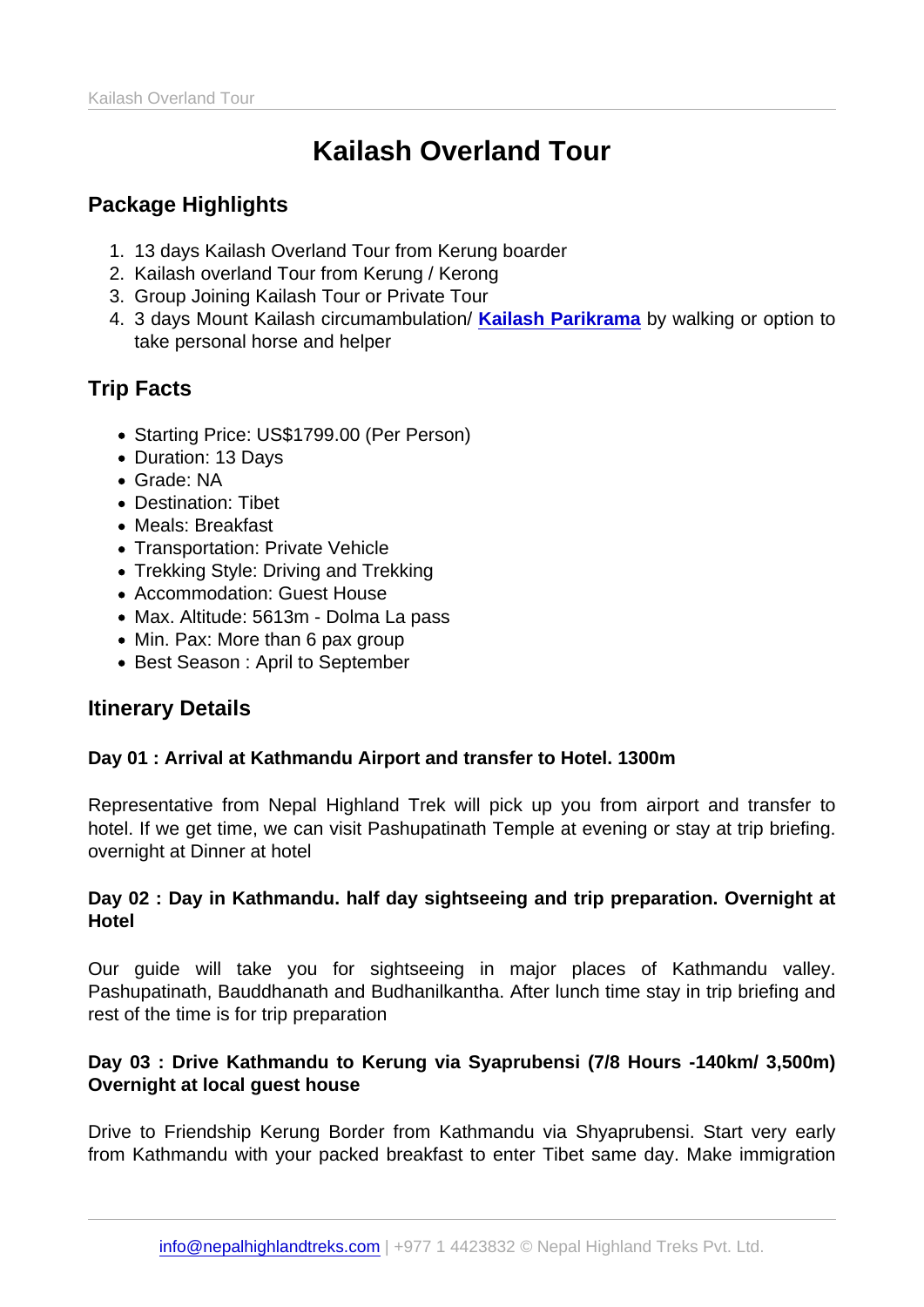formalities in Nepal and Tibet Part. Enter to Tibet and transfer to Tibetan bus. Drive to Kerung and check in Guest house.

Day 04 : Acclimatization in Kerung. Overnight at Guest house

Acclimatization activities and rest in kerung. we make short hiking around the valley. which really help your body to move on altitude. take Lunch prepared by our cooking team than rest at guest house.

Day 05 : Drive to Saga (230km – 6 hours) 4450m. Overnight at guest house

It is driving via high passes with panoramic Mountain View. Decorative Buddhist praying flags at the top of passes are so unique and picturesque. Stop and view several lake views on the way. Reach at saga by crossing Brahmaputra River and overnight at guest house

Day 06 : Drive to Lake Mansarovar. (370km – 7 Hours) 4580m. overnight at guest house

Journey start with full of excitement to see first view of Mount Kailash and lake Mansarovar. Reach at small town Chiu Gumba for overnight. You also can visit Chiu monastery at top hill near bank of Mansarovar. Overnight at guest house

Day 07 : Exploration around and drive to Darchen (40km – 1 hour) , the base of Kailash. Overnight at guest house

Preparation of Kailash kora. Get morning view of lake with sunrise. You will spend more than half day and drive to Darchen for overnight. Bath with Mansarovar water is preferable with most of the pilgrimage. Puja or hawan at bank of the lake, exploration of hot spring near from chiu Gumpa

Day 08 : Drive to valley of the God and start Kailash kora. Reach Dirapuk (18km – 7 Hours) 4900m. Overnight at guest house

We start early drive from Darchen after your breakfast. Our staff will provide you packed lunch for on the way. Drive to valley of the god which is also called Yamadwar. Start walking towards Derapuk. Walking trail is flat land and some minor up hills. Reach at Dehrapuk and have north face of mount Kailash.

Day 09 : Kailash kora second day, reach at Juthulpuk (4760m) via Dolma La pass, 5613m. (19km – 9 Hours). Overnight at guest house

Today is the hardest and most important day of the tour. Start walking very early in the morning. Hardest up hills till Dolma La pass and suddenly downhill towards Gauri Kunda and further trek to Juthulpuk. You will view different faces of Mount Kailash time and again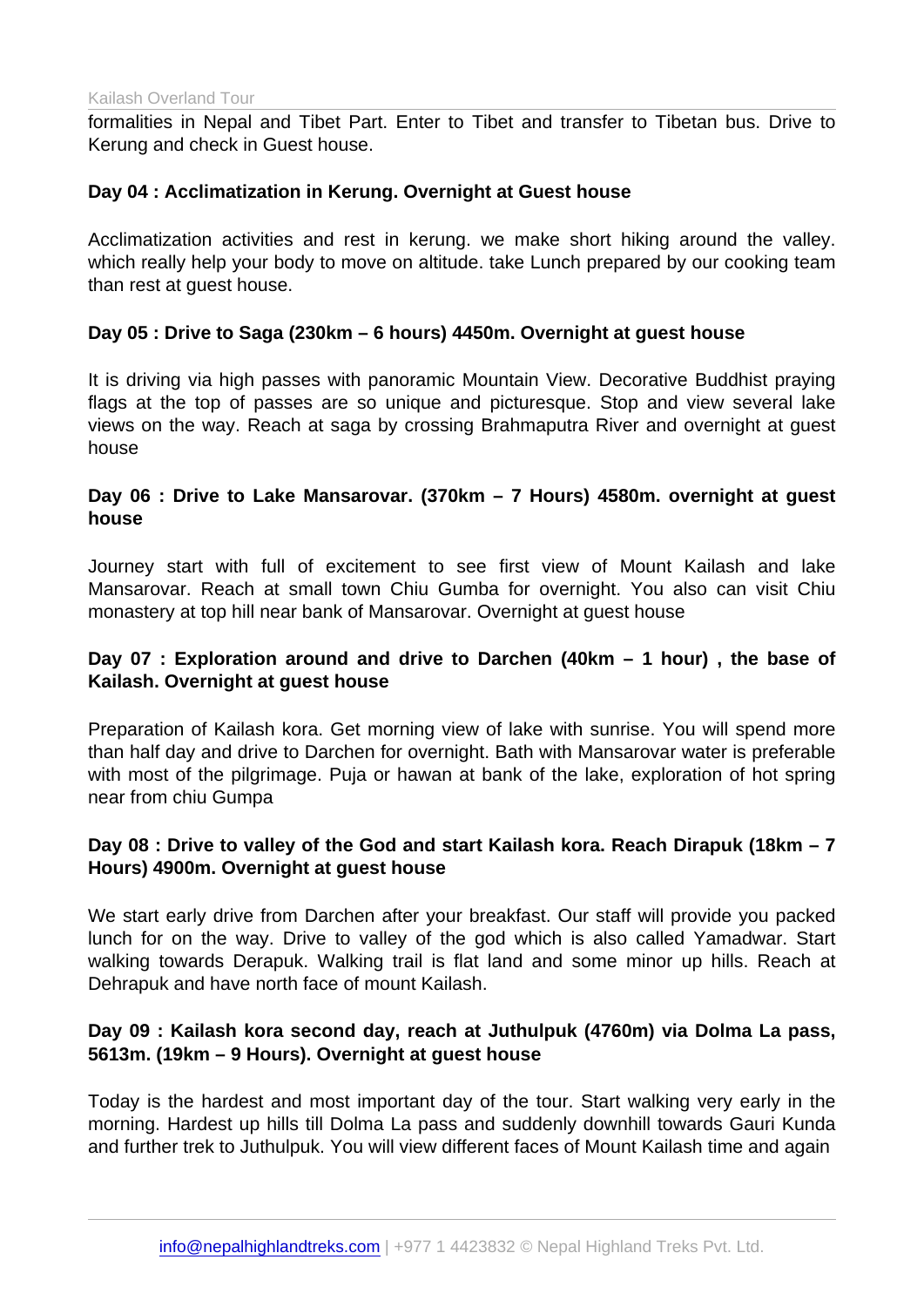Day 10 : End of Kailash kora. Reach at Saga (16km walk with 3 hoursand driving). overnight at guest house

We take gentle and easy walk towards Darchen from Juthulpuk. Catch your transportation and drive back to Saga via darchen at same day. On the way you will have chance to take holy water from Mansarovar

Day 11 : Drive back to Kerung. Overnight at Guest house

The same way drive back to Kerung from Saga. If we start our journey earlier, we can cross Nepal Tibet boarder and drive to Shyaprubesi at same day.

Day 12 : Drive back to Kathmandu. Overnight at Hotel

After custom formalities, we reach at Nepal site, take Nepalese transpiration back to Kathmandu. it is 8 to 9 hours journey through narrow road. reach at Kathmandu and transfer to Hotel.

Day 13 : Final departure

Till your departure time, free for shopping. You have to reach international airport 3 hours before of your fight time. we manage departure transportation.

## Cost Includes

- All arrival and departure arrangement
- 3 nights' accommodation in Kathmandu on twin sharing, three star category hotel
- 1 night accommodation in Shyaprubesi, inside Landtang national park of Nepal near Kerung
- Private transportation, guide and entrance fees in one day sightseeing in Kathmandu valley
- Private transportation drop and pick up from and to Kathmandu Nepal Tibet boarder
- Custom formalities at Nepal Tibet immigration, Kerung
- Tibet/ Kailash travel permit and Tibetan visa
- Transportation in Tibet / Kailash part
- Truck to keep your goods and put kitchen/ food stuff
- Accommodation in guest house on group sharing in Kailash region
- All the vegetarian foods during your tour
- Drinking water and other hot drinks
- Duffel bag to and small bag for your personal use
- Warm jacket in returnable based
- Entrance fees of Lake Mansarovar
- Government licensed English speaking Tibetan guide
- Nepali crew, coordinator, kitchen and helper team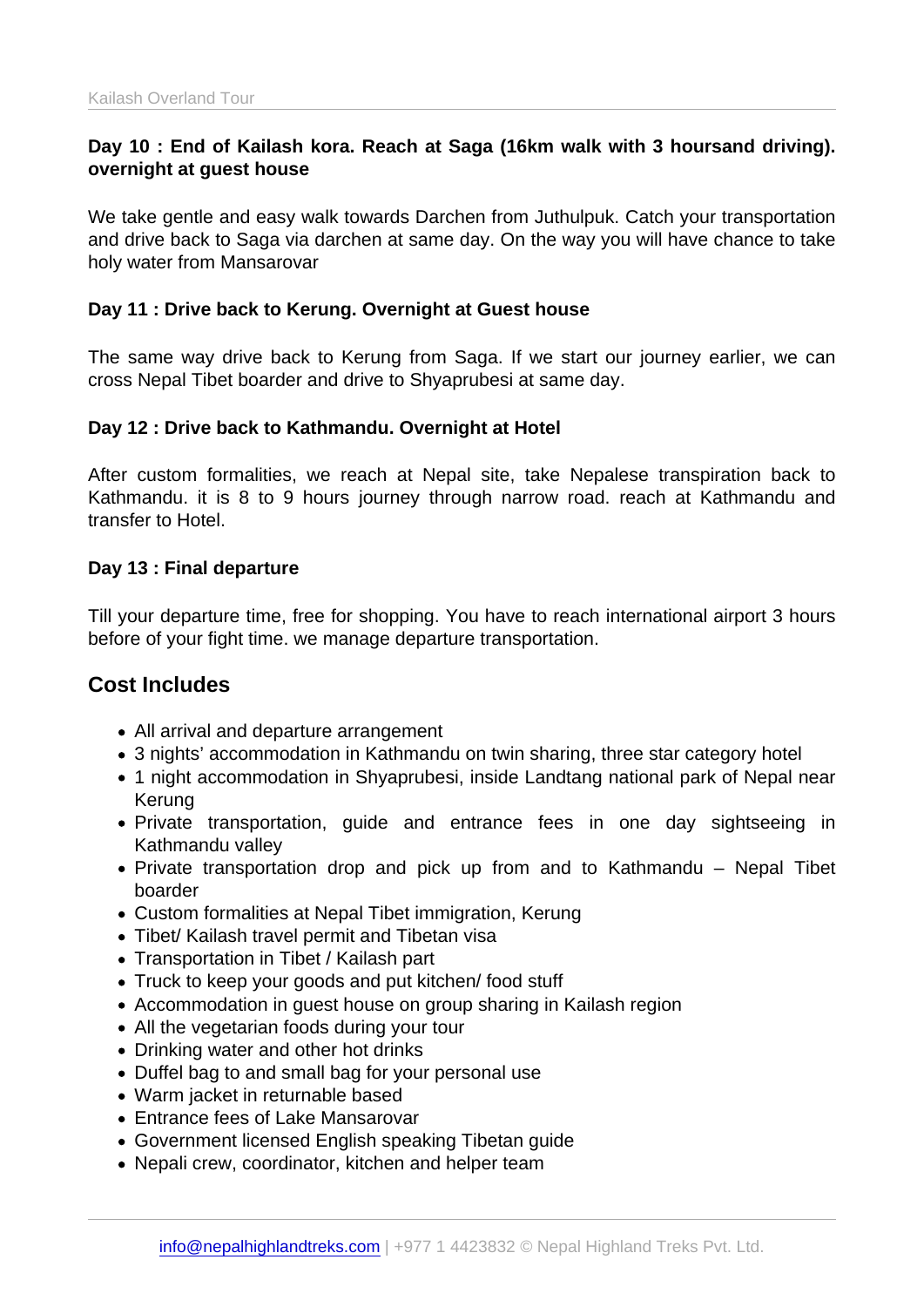Kailash Overland Tour

- Bathing, kitchen tents, kitchen cutleries and other needful equipment
- Yak or helper to carry goods during Kailash kora
- Emergency evacuation management
- First aid kid, Service charge and taxes

### Cost Excludes

- Personal equipment, personal insurance, emergency evacuation charge and personal medical expenses
- Personal horse and helper if you need in Kailash kora
- Extra days accommodation and foods in Nepal site in case of early arrive from Kaiash
- Other activities mentioned than in itinerary
- Extra cost on accommodation upgrading
- Extra cost on emergency evacuation in case of need
- Tipping
- Any loosing or extra cost in case of cancellation the tour, or in case of late visa or permit because of immediate rules change from Tibet part

Service including and excluding may change in private or small foreigner group.

### Useful Note

#### Foods in the trip

Our package is based on group and in full board based. Three times foods every day is including in the cost. Food items are Indian style in Indian group and foreigner style in foreigner group. Foods are all veg during the pilgrimage trip. Our own Nepali staffs from Kathmandu will prepare foods entire trip in case of big group. In the case of small foreigner group, we feed all the foods from local restaurants.

#### Accommodation

3 nights' accommodation in Kathmandu Nepal as per itinerary is in 3 to 4 star category hotel on twin sharing room. Accommodation in entire Kailash region is in guest houses and in group sharing room. Accommodations in Kailash have option to upgrade in deluxe guest houses at available places. It is available only in Kerung, Saga and Darchen. 3 nights' accommodation in Manasarovar, Derapuk and Juthulpuk do not have option of upgrading. Only basic guest houses are available here in group sharing.

#### **Transportation**

it is private coach as per group size. For small group, we provide VAN. We provide you Nepali transportation in Nepal site and Tibetan transportation in entire Kailash with aircondition. During Kilash Parikram, vehicles are not allowed. It only allow up to valley of the God.

#### Acclimatization